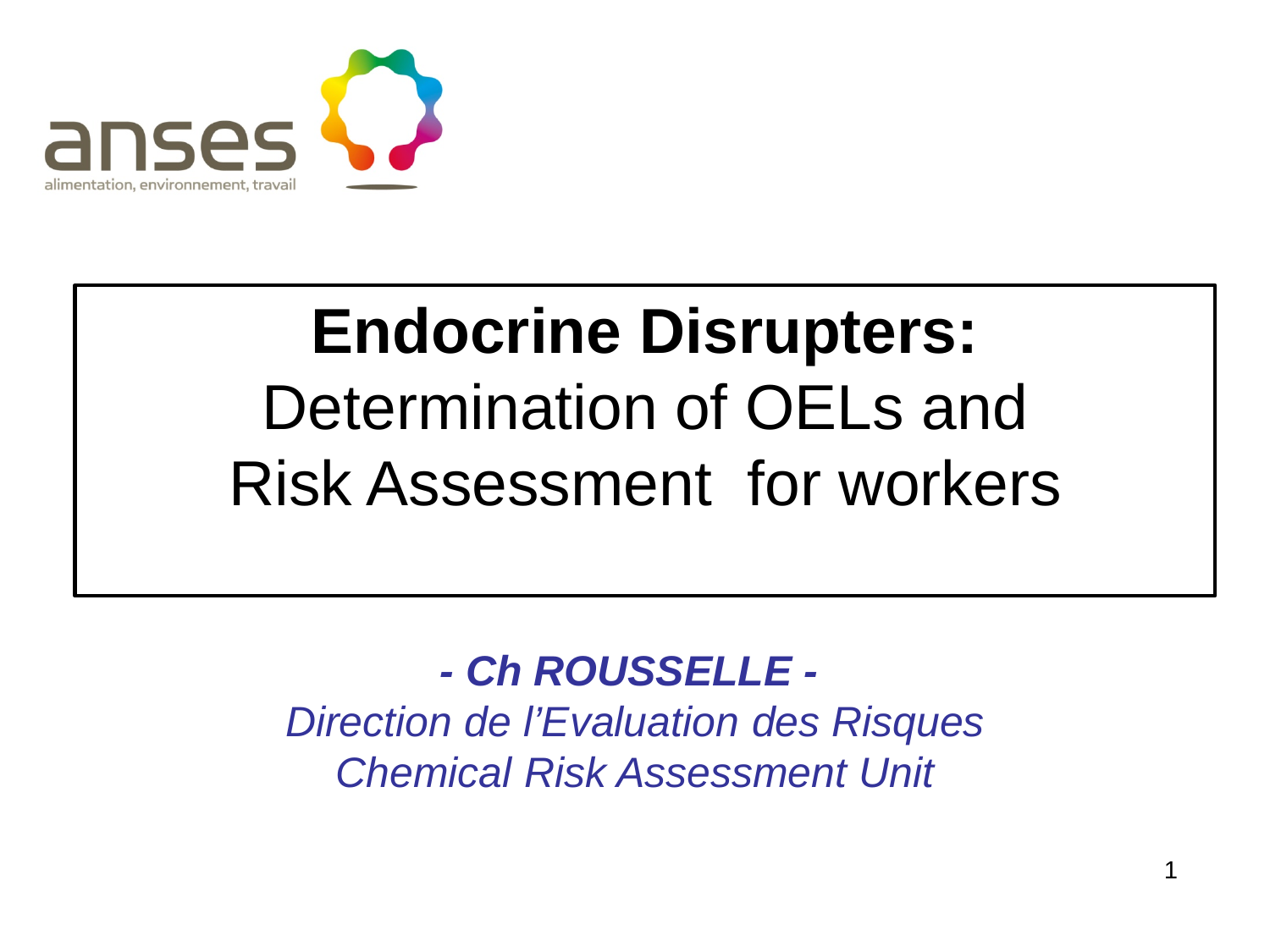## **Anses key challenges on EDs at work**

- Introduction : EdDs at Anses
- **Elaboration of OELs for 3 phthalates?**
- Risk assessment of some specif compounds of interest for their reprotoxic and/or ED properties ?
- $\triangleright$  Risk assessment of nail workers?
- $\triangleright$  Conclusions-perspective

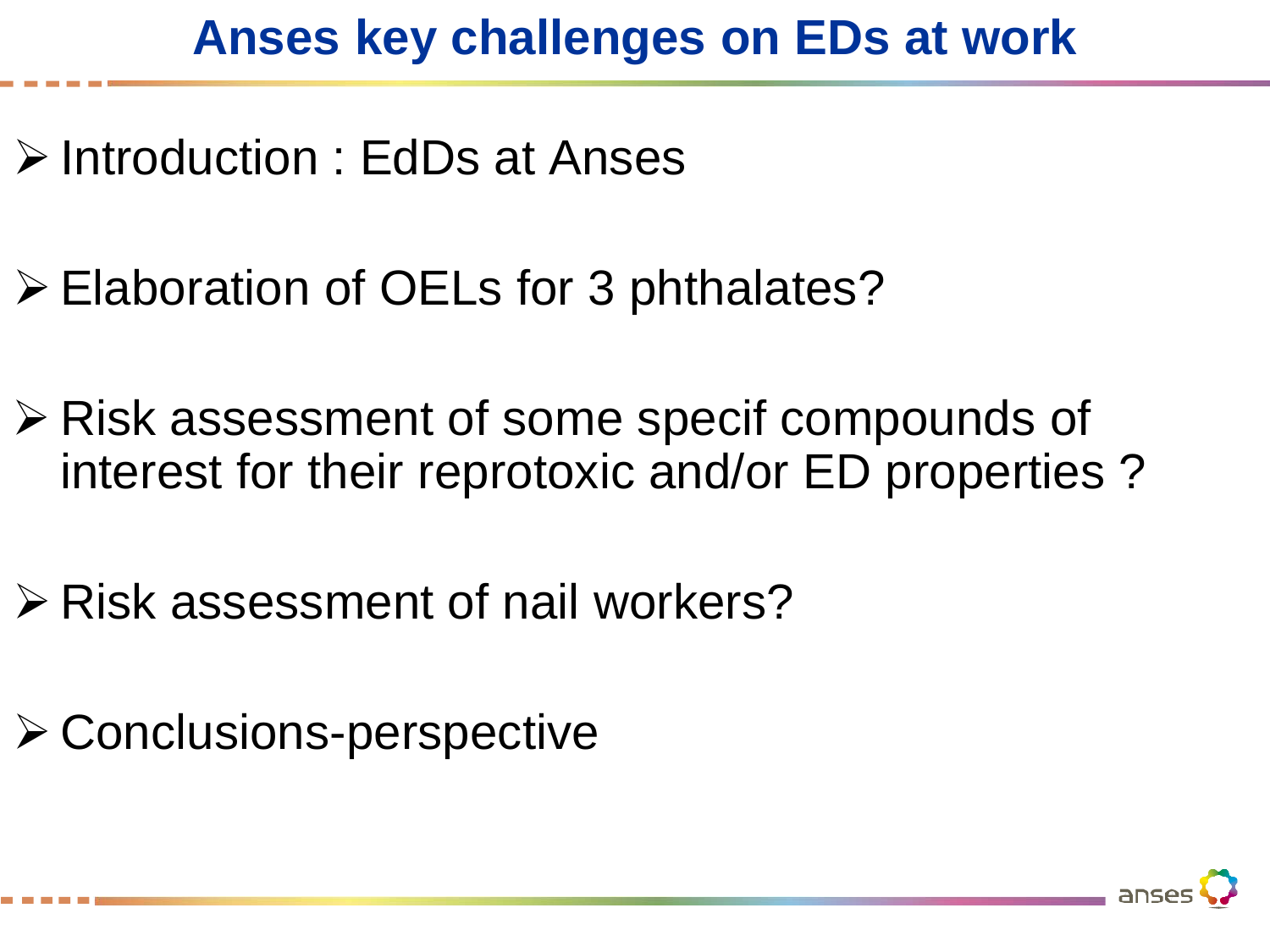

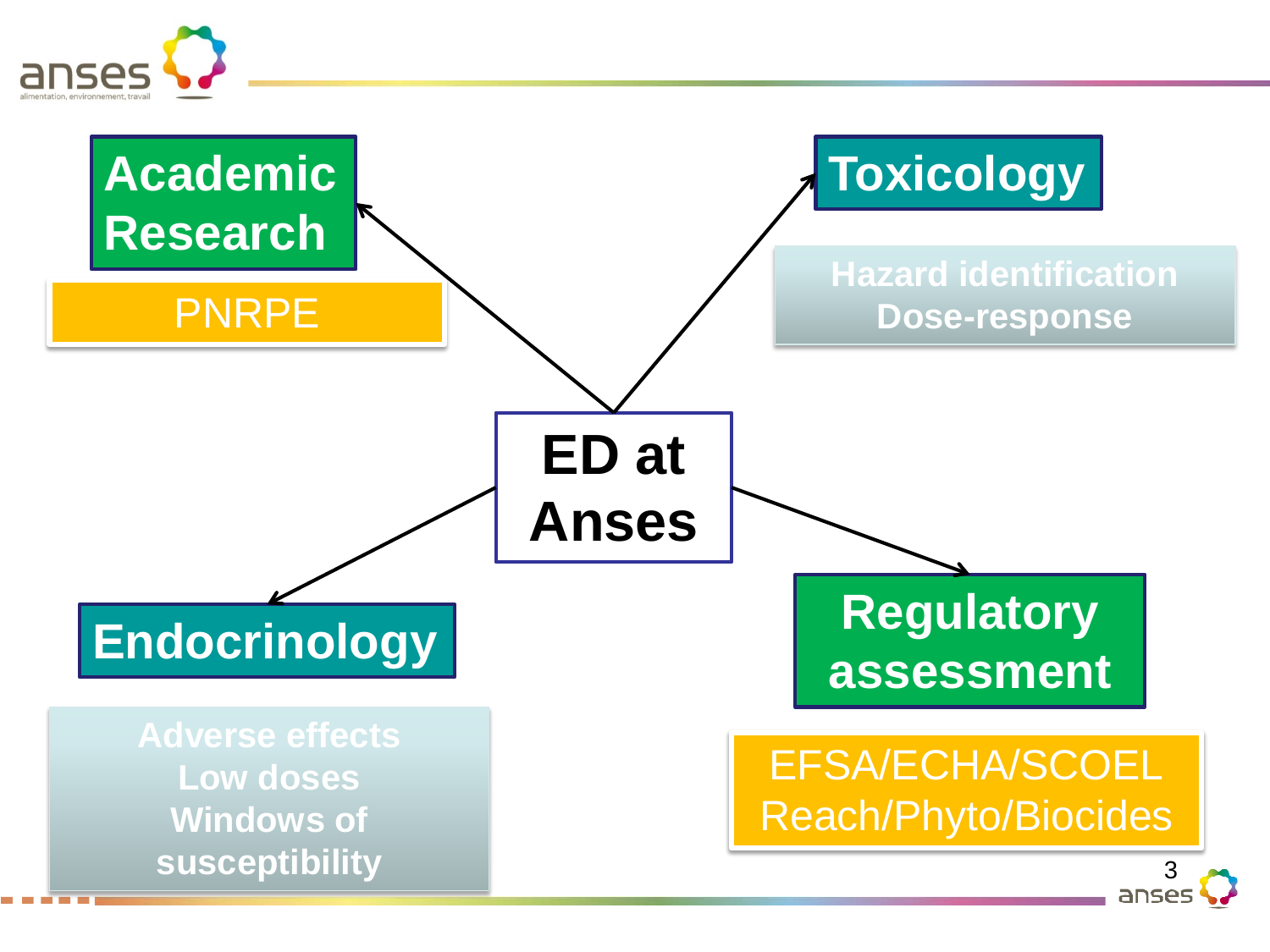#### • **Individual compound approach:**

- Proposal for Classification of BPA as a Reprotoxicant 1B
- Restriction dossier on BPA in thermal paper (Echa, <http://echa.europa.eu/fr/>)
- Risk Assessment of 12 Reprotoxic 2 and/or suspected EDs used in consumer products
- French EDs Strategy: assessment of 5 compounds every year
- **Chemical family approach:**
	- State of the Art on **Phtalates** and on **Perfluorinated compounds :**  *6 reports published in 2015* ,
	- State of the Art on **Brominated compounds** *: on going*

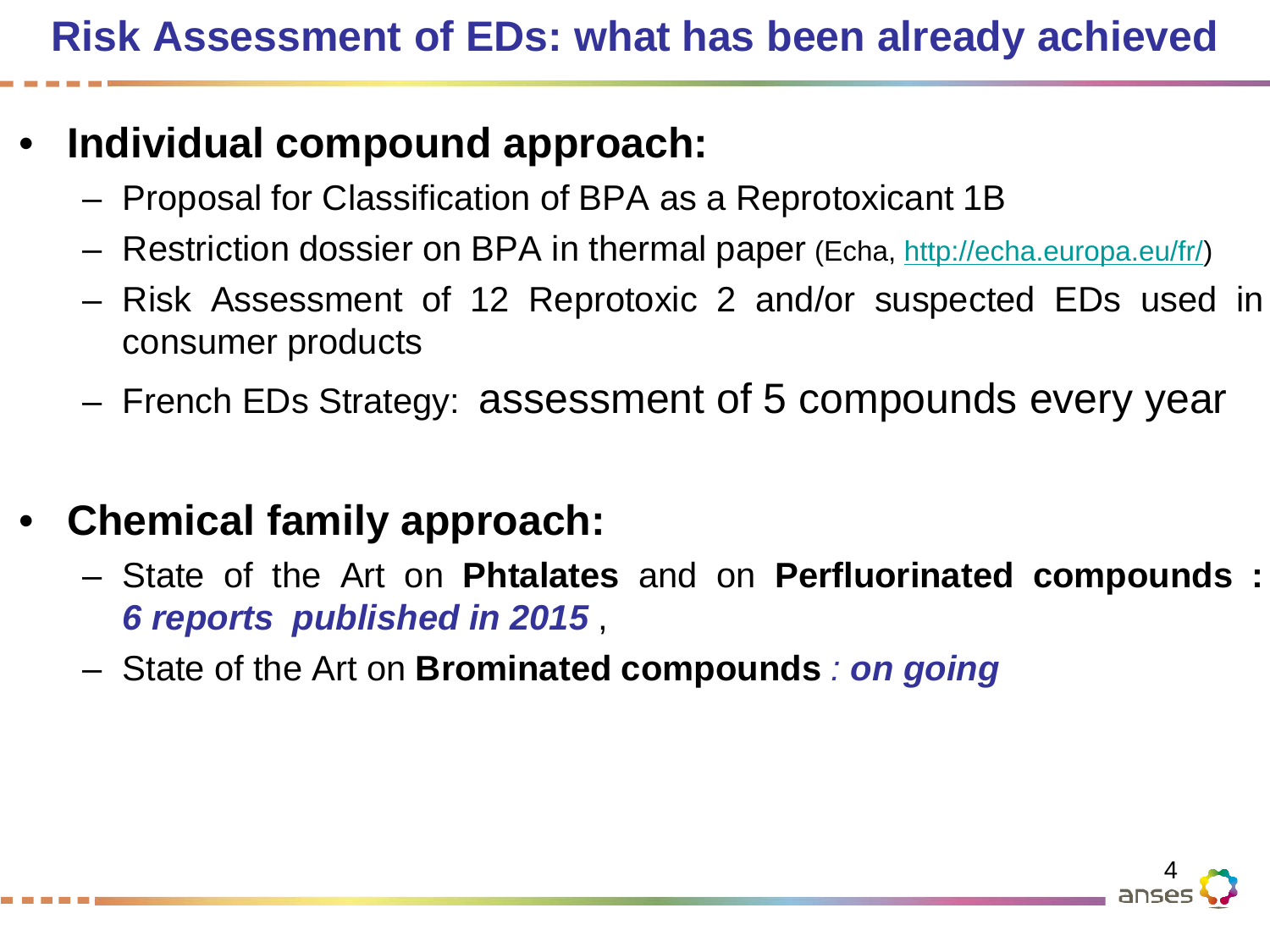#### • **Ubiquitous massive exposure:**

– Risk Assessment of flame retardants in furniture : *published in 2015*

*<https://www.anses.fr/fr/content/perturbateurs-endocriniens-1>*

## • **Exposure of susceptible groups – children – workers**

- Food : *to be published in 2016*
- Toys *to be published in 2016*
- Nail products *on going*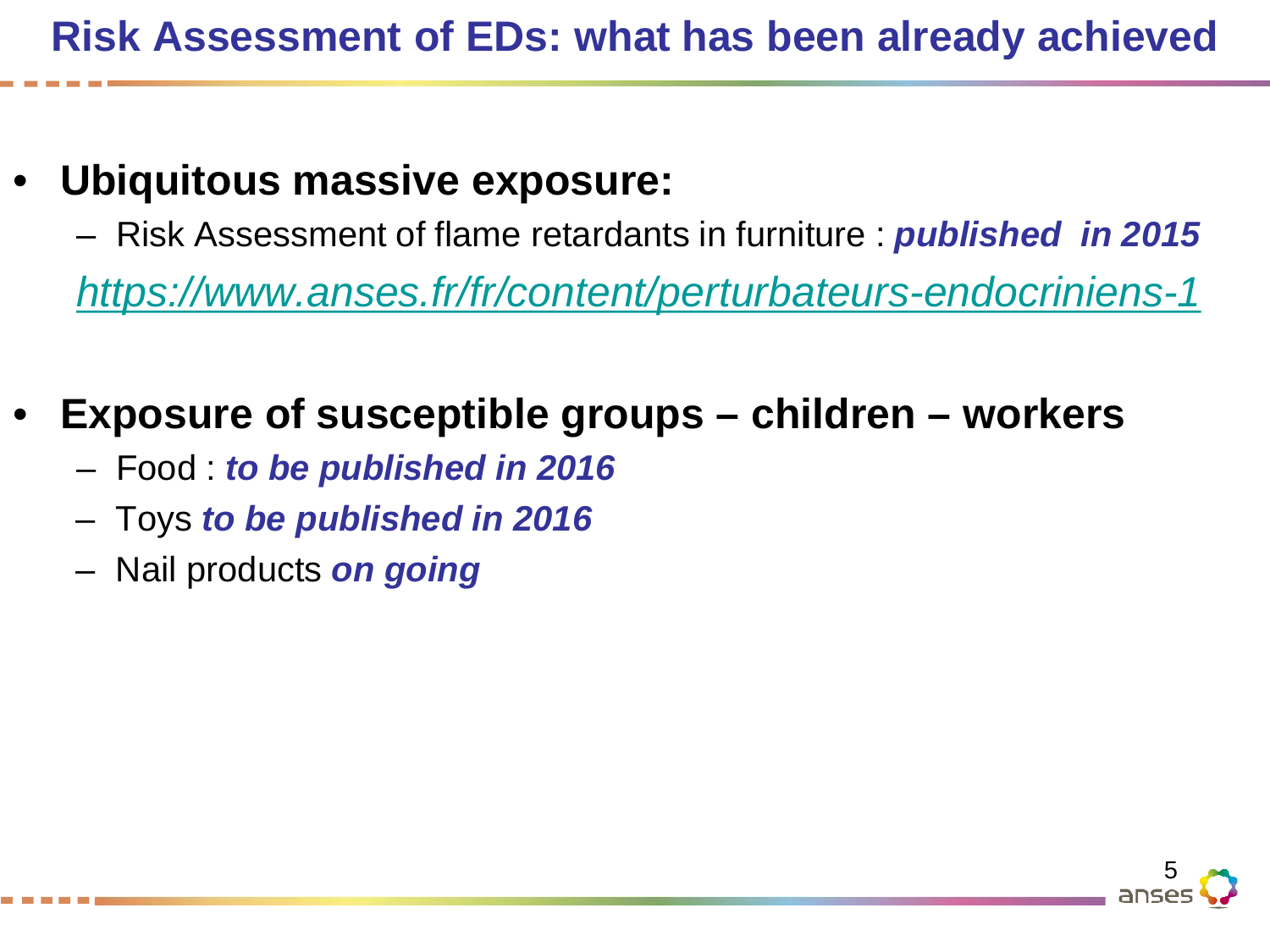#### **A 3 stage process:**

**1- An independant scientific appraisal phase :**

**Health effects assessement (recommendation of atmospheric and biological values) Assessment of the measurement methods for the recommended OELVs**

► **This is done at the Agency since 2005**

**2- Establishment of a draft regulation by the French Labour Ministry :**

**Setting of binding OELs by decrees or of indicative OELs by orders** 

► **The binding or indicative nature of the OEL is established according to specific criteria which were discussed with social partners)**

**3- A stakeholder consultation phase :**

**Presentation of the draft regulation to the French Steering Committee on Working Conditions (COCT) for technical and economical feasibility discussions.**

> ► **Some application delays might be set according to the problems of technico-economic feasibility raised**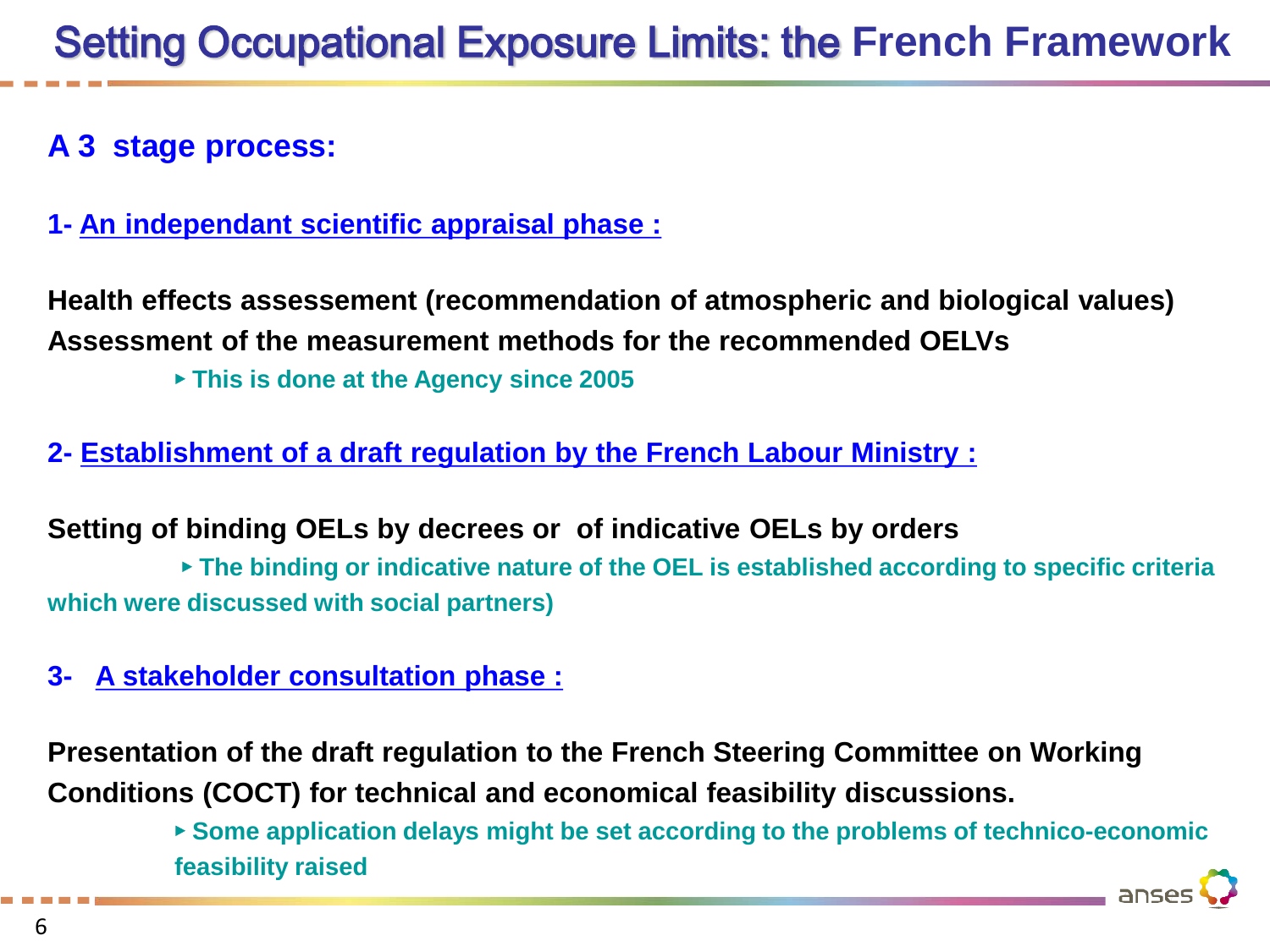#### **Goal of ANSES expert committee on Occupational Exposure Limits**



#### **Recommending atmospheric values**

- **8-hour Time Weighted Average values (8h-TWA)**
- **15 min-Short Term Exposure Limit (STEL)**
- **Ceiling value**

#### **Recommending**

- **Skin Notation**
- **Ototoxic Notation**
- **Methods for measuring occupational exposure**
- **Biological Limit Values and Biological Reference Values**

**all the reports are available on the Anses website : the methodological reference document is available at : <https://www.anses.fr/en/system/files/VLEP2009sa0339RaEN.pdf>**

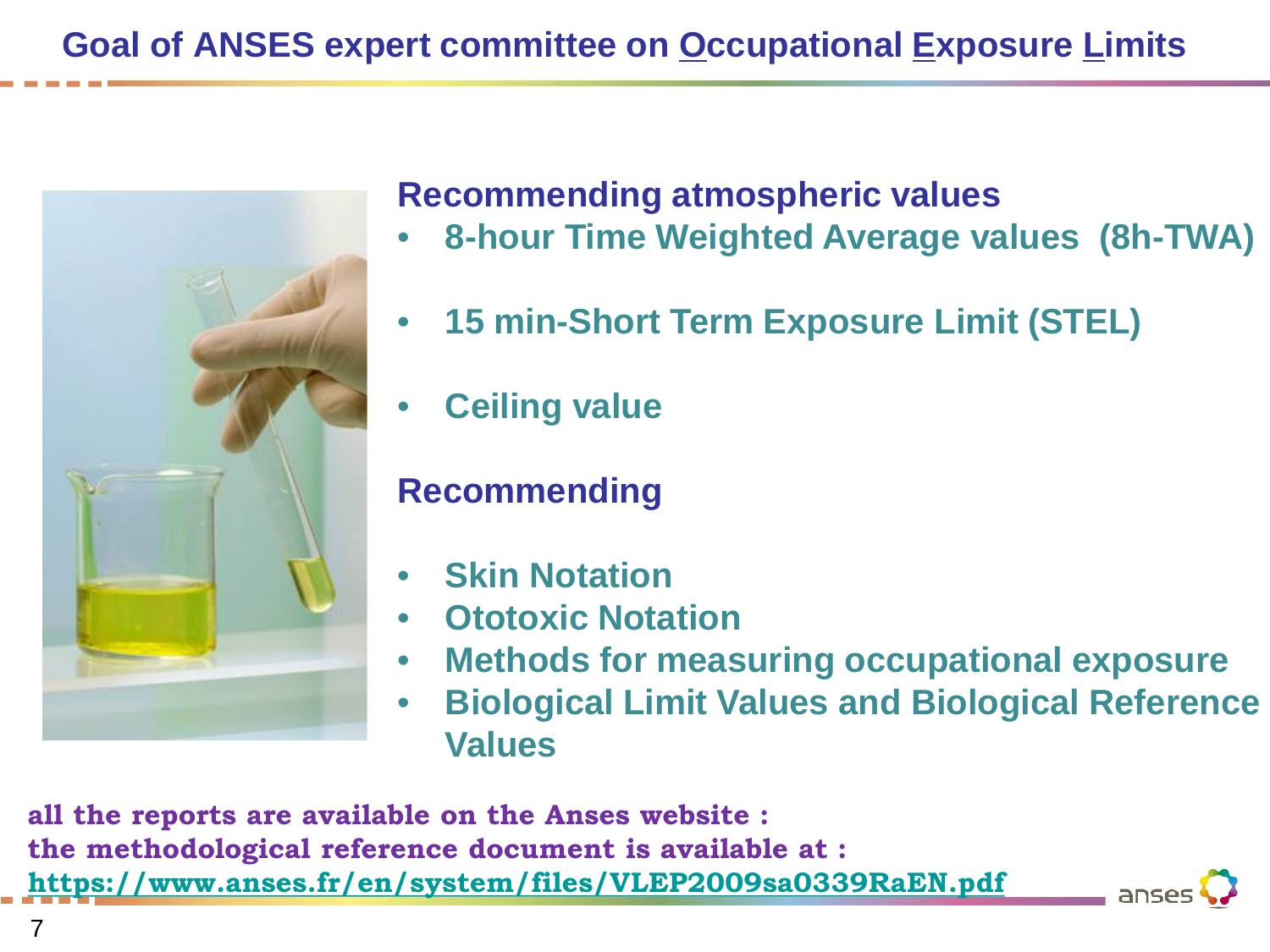## **Method for setting OELs for EDs**

Toxicological Profile and Health effects Assessment:

- Key literature concerning Health effects
- Conditions of Exposure- Target population
- Hazard identification
- First priority is given to the inhalation route
- Identification of the Dose-response relationship
- Selection of a critical dose (POD) (NOAEL, LOAEL, Benchmark Dose)
- Elaboration of a numerical value for the
- 8h-TWA/STEL using adjustments factors

<https://www.anses.fr/fr/taxonomy/term/683>

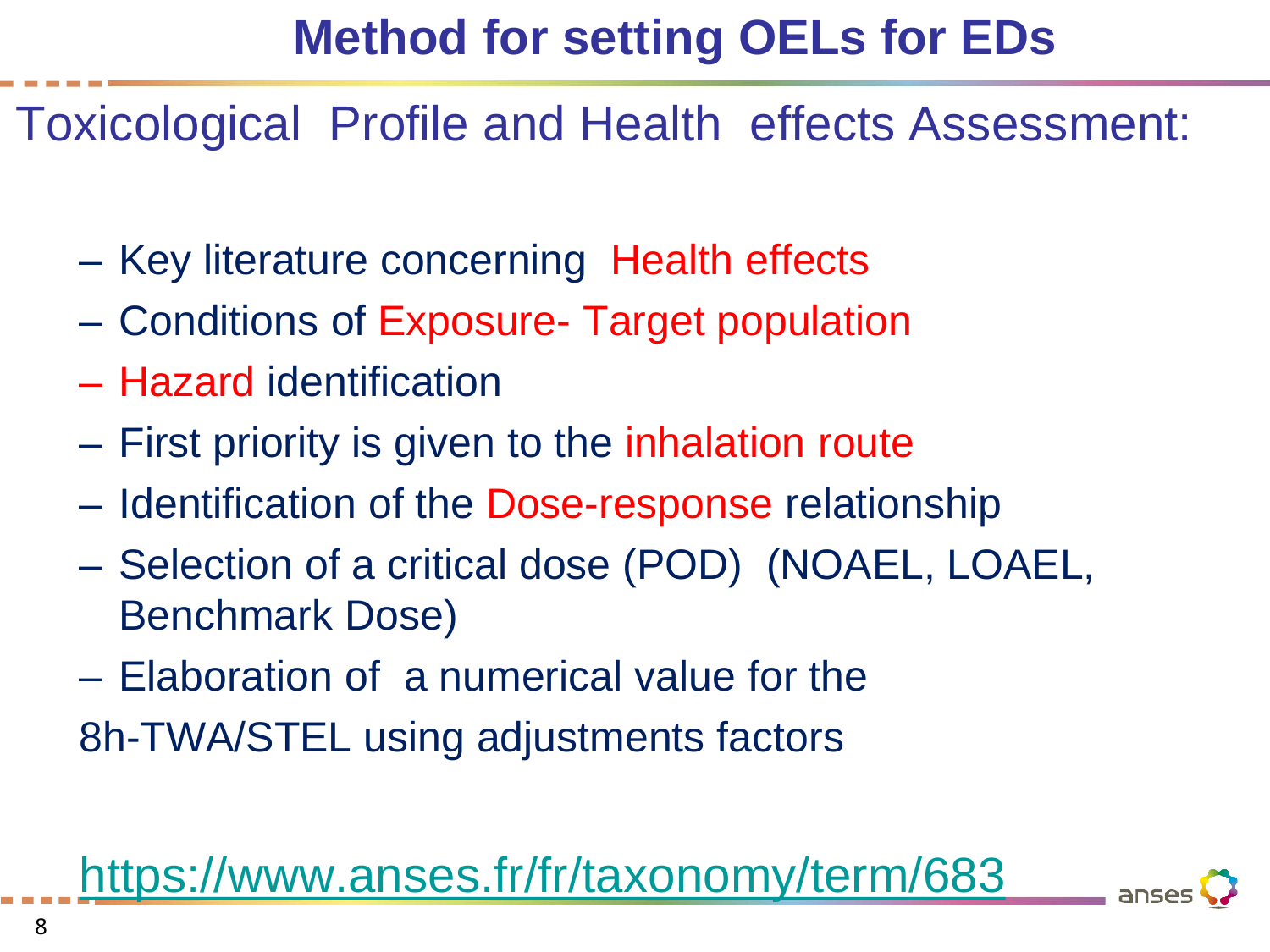### **OEL for di(2-ethylhexyl)phthalate (DEHP)**

DEHP has been used for more than 50 years in almost all soft/flexible PVC application and it is often used as the standard for PVC plasticisers due to being in the mid-range of plasticiser properties, at an attractive price. Largely, due to regulatory pressures, the use of DEHP in the EU, North America and Northeast Asia has been declining but elsewhere the plasticiser still holds a dominant market share, e.g., it represents 60% of all plasticisers used in China and its use is forecast to grow

| <b>Critical effect</b>                                          | <b>Critical dose</b>                                                                                                                                                                                     | <b>UF</b>         | <b>8h-OEL by inhalation</b>        |
|-----------------------------------------------------------------|----------------------------------------------------------------------------------------------------------------------------------------------------------------------------------------------------------|-------------------|------------------------------------|
| <b>Effects on fertility</b>                                     |                                                                                                                                                                                                          |                   |                                    |
| David <i>et al.</i> , 2000<br>Study on oral exposure in animals | Oral NOAEL for rats $= 5.8$<br>mg/kg/day                                                                                                                                                                 | l9: 3x3           |                                    |
|                                                                 | Route-to-route extrapolation<br>Assumptions: 100% absorption by<br>linhalation in rodents and 75%<br>bioavailability by inhalation in<br>Ihumans<br><b>Inhalation NOAEL in rats = 7.6</b><br>$mg.m^{-3}$ | UF <sub>s</sub> 3 |                                    |
|                                                                 | <b>Extrapolation to humans</b><br>Inter-individual variability                                                                                                                                           | $UF_H 3$          |                                    |
|                                                                 |                                                                                                                                                                                                          |                   | $8h$ -OEL = 0.8 mg.m <sup>-3</sup> |

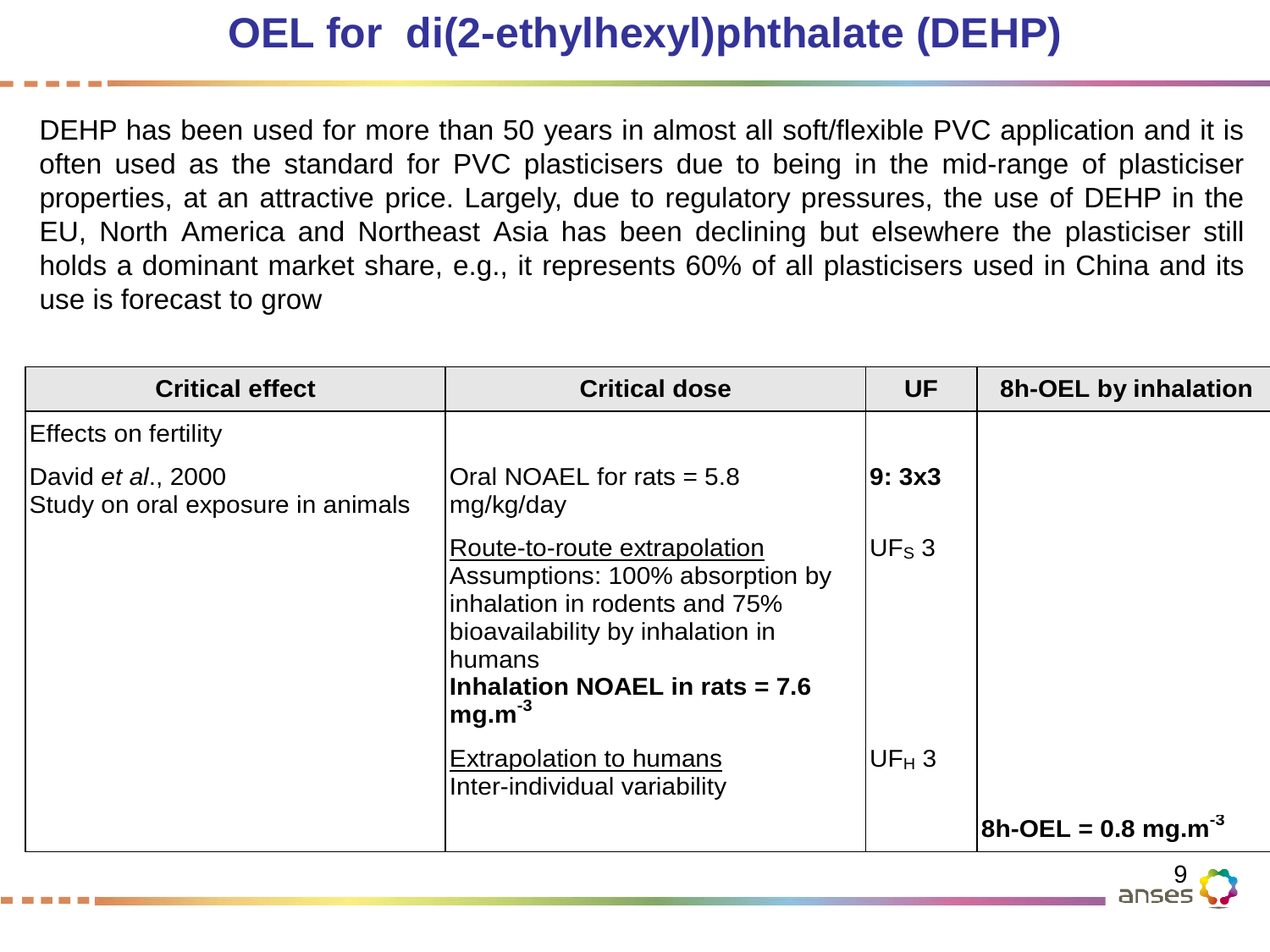### **OEL for Di-n-butylphthalate (DnBP)**

DnBP is a phthalate used as a plasticiser for commonly used products. Phthalates are used in most rigid, semi-rigid and flexible articles made from polyvinyl chloride (PVC). Some products, such as plastic bags, window frames, food packaging, plastic raincoats, shower curtains, boots, garden hoses, certain medical devices and blood storage containers can contain up to 50% phthalates.

| <b>Critical effect</b>                                                                | <b>Critical dose</b>                                                                                                                 | CF                        | 8h-OEL                                                                          |
|---------------------------------------------------------------------------------------|--------------------------------------------------------------------------------------------------------------------------------------|---------------------------|---------------------------------------------------------------------------------|
| Reduction in testosterone<br>concentrations in foetal testes<br>(Lehman et al., 2004) | $NOAEL = 10$ mg.kg <sup>-1</sup> .day <sup>-1</sup><br>Route-to-route extrapolation<br>NOAEL <sub>inhaled HEC</sub> = 17.6 mg. $m-3$ | 9<br>$CF_A 3$<br>$CF_H$ 3 | 1.95 mg.m <sup>-3</sup><br>rounded to an 8h-<br>OEI of<br>$2 \text{ mg.m}^{-3}$ |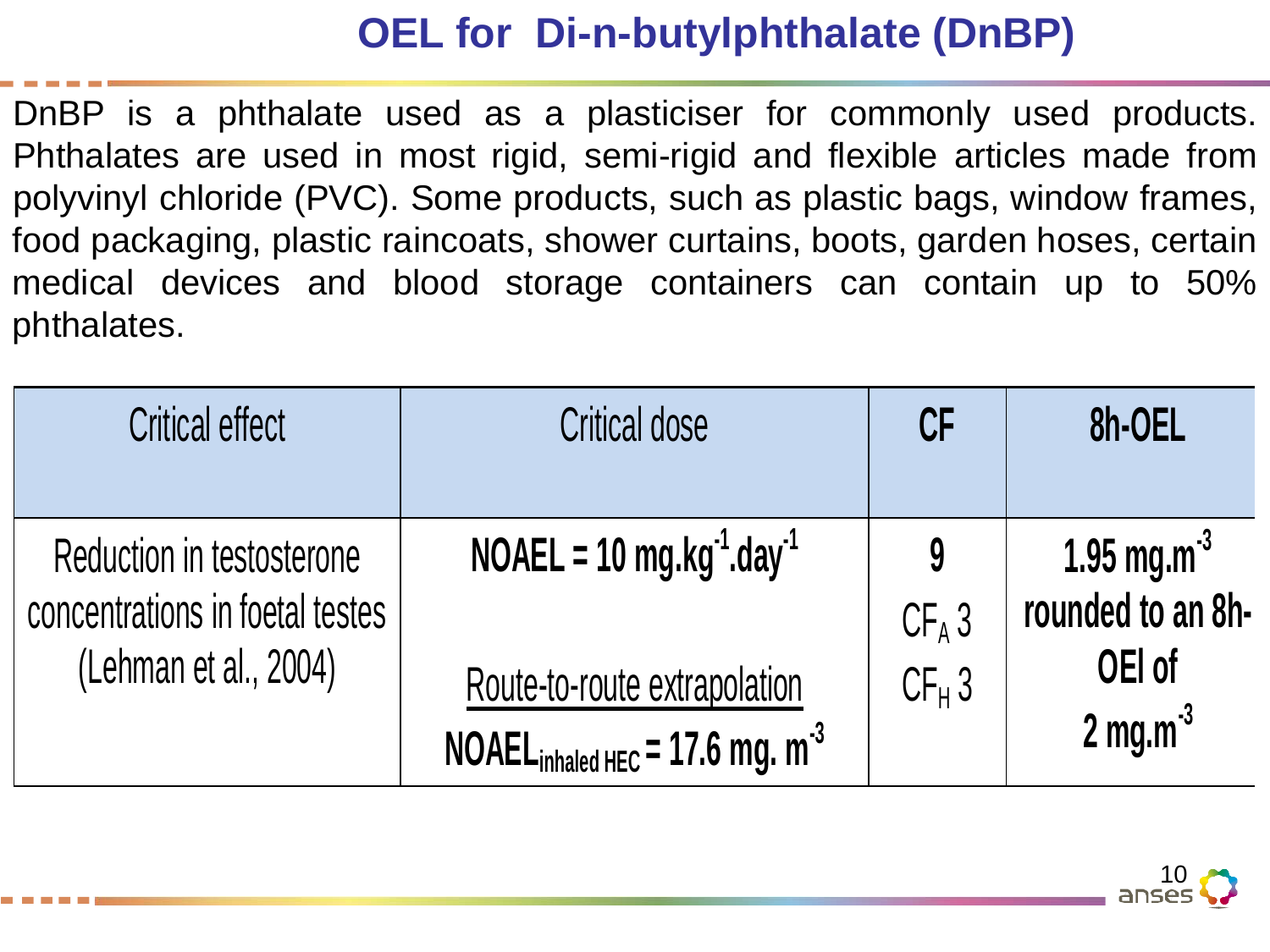BBzP is a phthalate used primarily as a plasticiser in products containing polyvinyl chloride (PVC). It is also used for the production of other polymers found in sealants, glues, paints, coatings and inks.

| <b>Critical effect</b>                                         | <b>Critical dose</b>                                                                      | AF                               | 8h-OEL          |
|----------------------------------------------------------------|-------------------------------------------------------------------------------------------|----------------------------------|-----------------|
| Impairment of reproductive<br>organs and fertility (NTP, 1997) | $NOAEL = 200$ mg.kg <sup>-1</sup> .day <sup>-1</sup>                                      | 27                               | 13 mg.m $^{-3}$ |
|                                                                | <u>Route-to-route extrapolation:</u><br>NOAEL <sub>inhaled HED</sub> = 352.6 mg. $m^{-3}$ | $AF_A$ 3<br>$AF_H$ 3<br>$AF_S$ 3 |                 |

11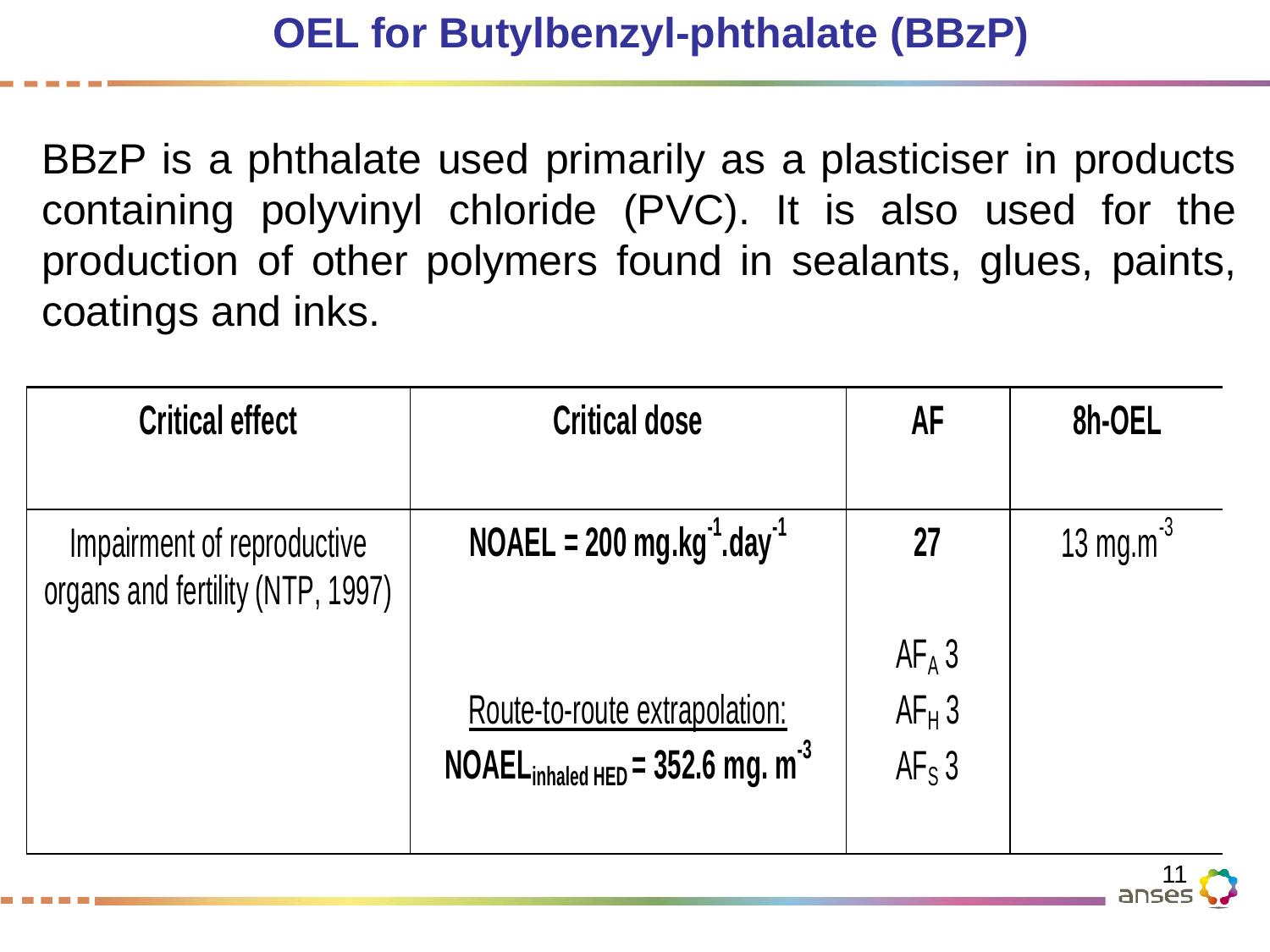### **RA of Workers Exposure to EDs or R2** *via* **consumer products**

- $\triangleright$  In 2009, the French Health Ministry requested ANSES to assess the risks regarding exposure to suspected EDs and/or R2s in consumer products.
- 5 R2s and/or EDs: **n-hexane, toluene, cis-CTAC, orthophenylphenol (OPP) and methyltert-butylether (MTBE)** were identified based on national sector survey among manufacturers and available bibliographic data.
- For each product, **use patterns and exposure scenario** were defined for workers and general populations. Both **direct exposure** to EDs in consumer products and **indirect exposure** by the intake of contaminated air were considered. For each scenario, uptake doses were modelled through a **probabilistic approach** based on a one-dimensional Monte Carlo simulation
- A **scientific review of the effects on reproduction** (fertility/development) and **ED** potential was conducted in order to select critical doses for these target populations. **Toxicological benchmark doses** (TBs) were calculated as the ratio between critical doses and uncertainty factors.
- The **statistical distributions of doses** through direct and indirect exposure were compared to TBs to assess the risk.

12 <https://www.anses.fr/fr/system/files/CHIM2009sa0331Ra-01.pdf> <https://www.anses.fr/fr/system/files/CHIM2009sa0331Ra-04.pdf> <https://www.anses.fr/fr/system/files/CHIM2009sa0331Ra-02.pdf> <https://www.anses.fr/fr/system/files/CHIM2009sa0331Ra-05.pdf> <https://www.anses.fr/fr/system/files/CHIM2009sa0331Ra-03.pdf>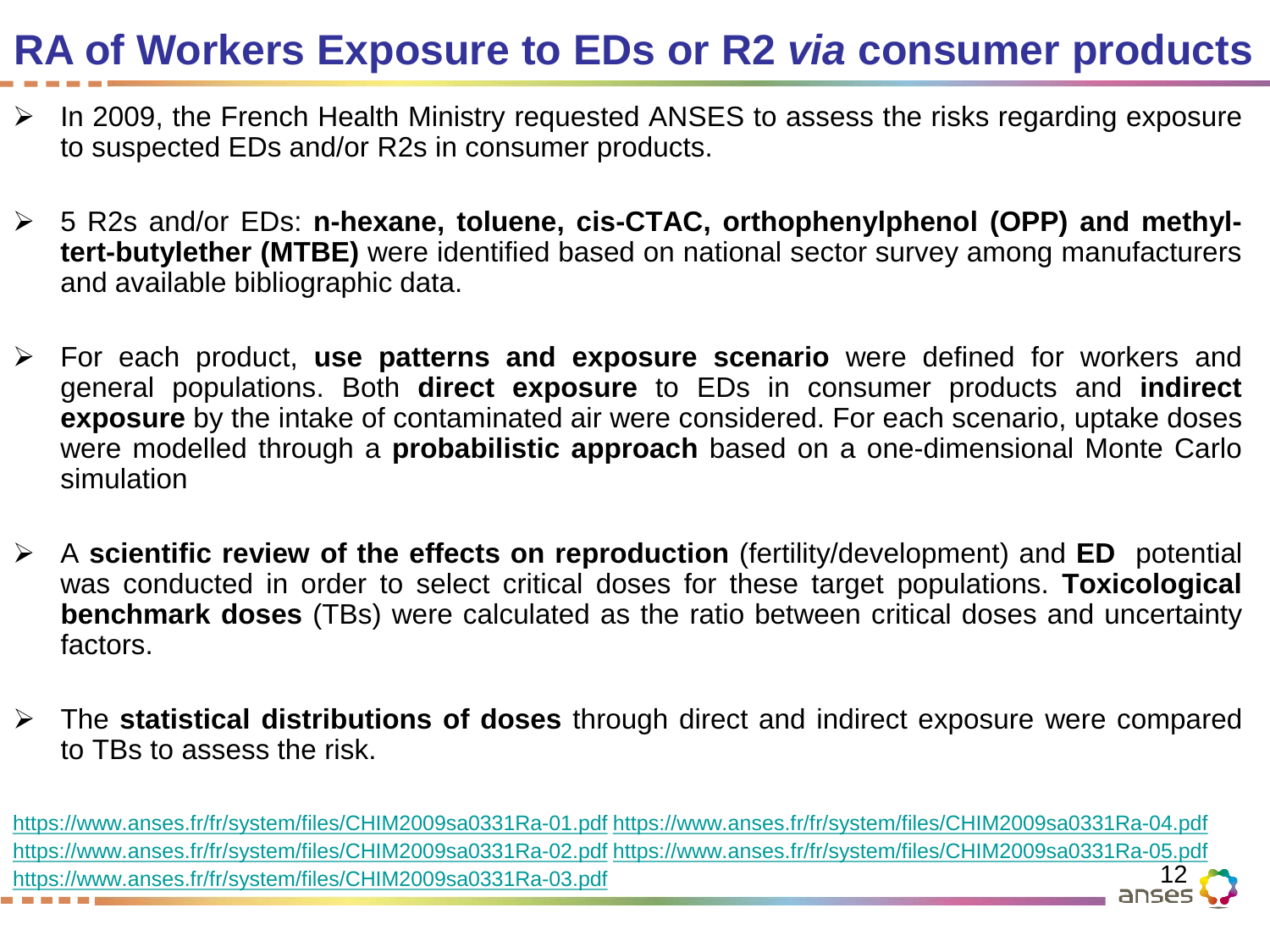### **Exposure dose distribution and toxicological benchmark**



**TB : Toxicological Benchmark doses. P95 : The 95th percentile of the probabilistic distribution of exposure doses.**

- Situations *at risk* or *presumed at risk* (\*) of *in utero* developmental effects associated with the use of a product by pregnant women at work for:
	- **Toluene** and liquid glues, liquid paints, varnishes, paint strippers for wood(\*), spray degreasing agents/lubricants for metal(\*), paint thinners, plastic renovators (\*),
	- **N-hexane** and liquid glues, liquid and spray paints(\*), paint strippers for wood(\*), spray degreasing agents/lubricants for metal(\*), glue thinners, stain removers for textiles(\*), textile waterproofing products(\*), wood maintenance products (waxes, floor polishes..)(\*)

#### Situations *with significant exposure:*

- **Toluene** and spray paints, fuel in service stations
- **N-hexane** plastic renovators, car air freshener sprays, fuel in service stations
- **Cis-CTAC** and detergents, household liquid cleaners, liquid glues and varnishes, repellents for skin application (spray)
- **OPP** and household spray cleaners household spray cleaners, liquid degreasing agents/lubricants for metal
- **MTBE** and fuel in service stations

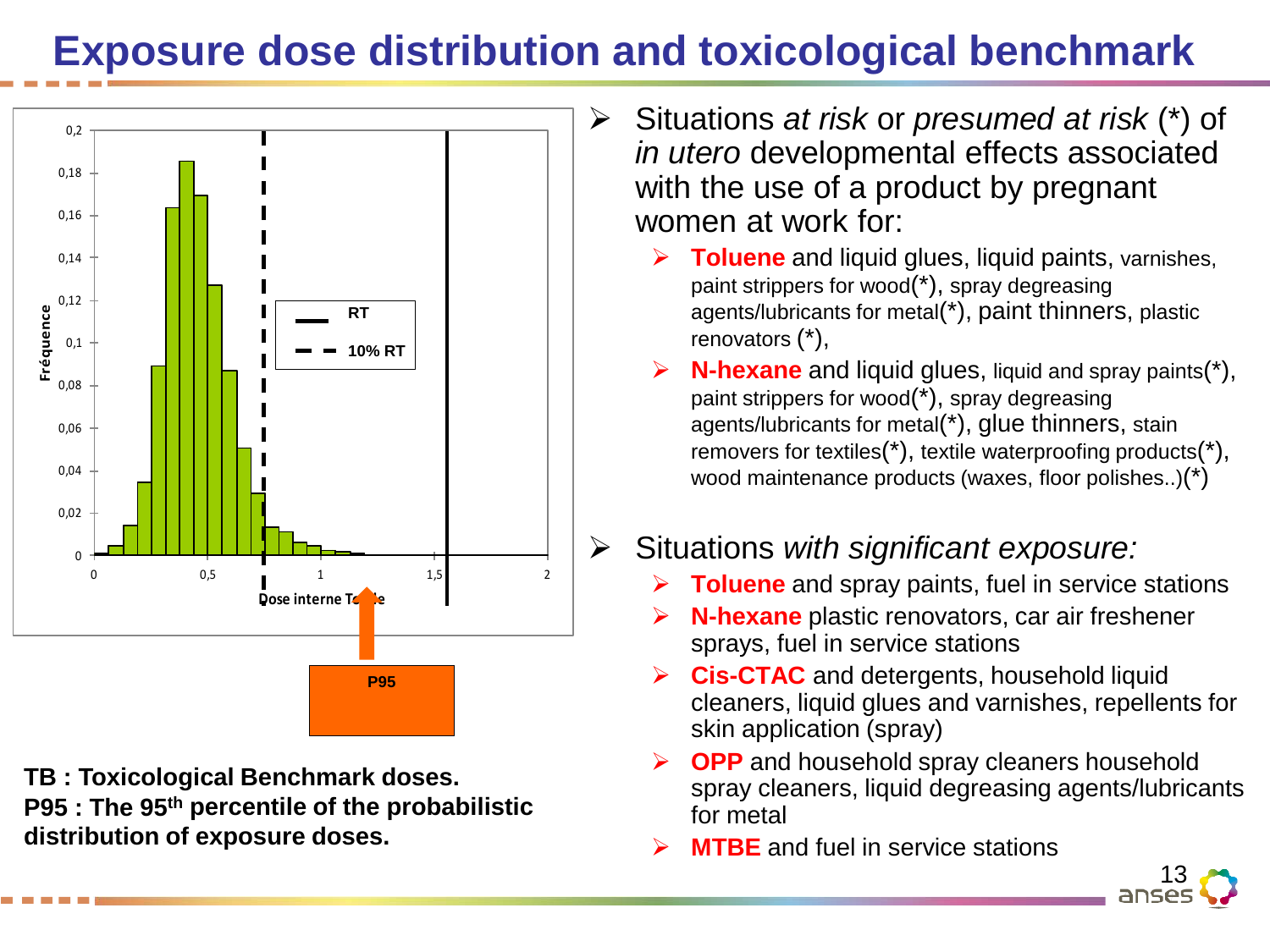# **BPA in thermal paper: restriction proposal**

| $ $ Entry $[#]$ .                         | 1. Thermal paper shall not be       |
|-------------------------------------------|-------------------------------------|
| 4,4'-isopropylidenediphenol (Bisphenol-A) | placed on the market after [36      |
|                                           | months after the entry into force]  |
| CAS No 80-05-7                            | if it contains this substance in    |
| EC No 201-245-8                           | concentration equal or higher       |
|                                           | than 0.02% by weight                |
|                                           | 2. The existing standard analytical |
|                                           | methods for BPA have to be used     |

≈ Ban of BPA in thermal paper

- Concentration limit based on:
	- no safe concentration could be determined
	- below 1%, thermal paper gets inefficient
	- limit proposed is the lowest as possible= average of LoDs= 0.02%
- $\triangleright$  Transitional period of 3 years based on: •Alternatives exist and some of them are already used •No information about a longer period got from the STOs so far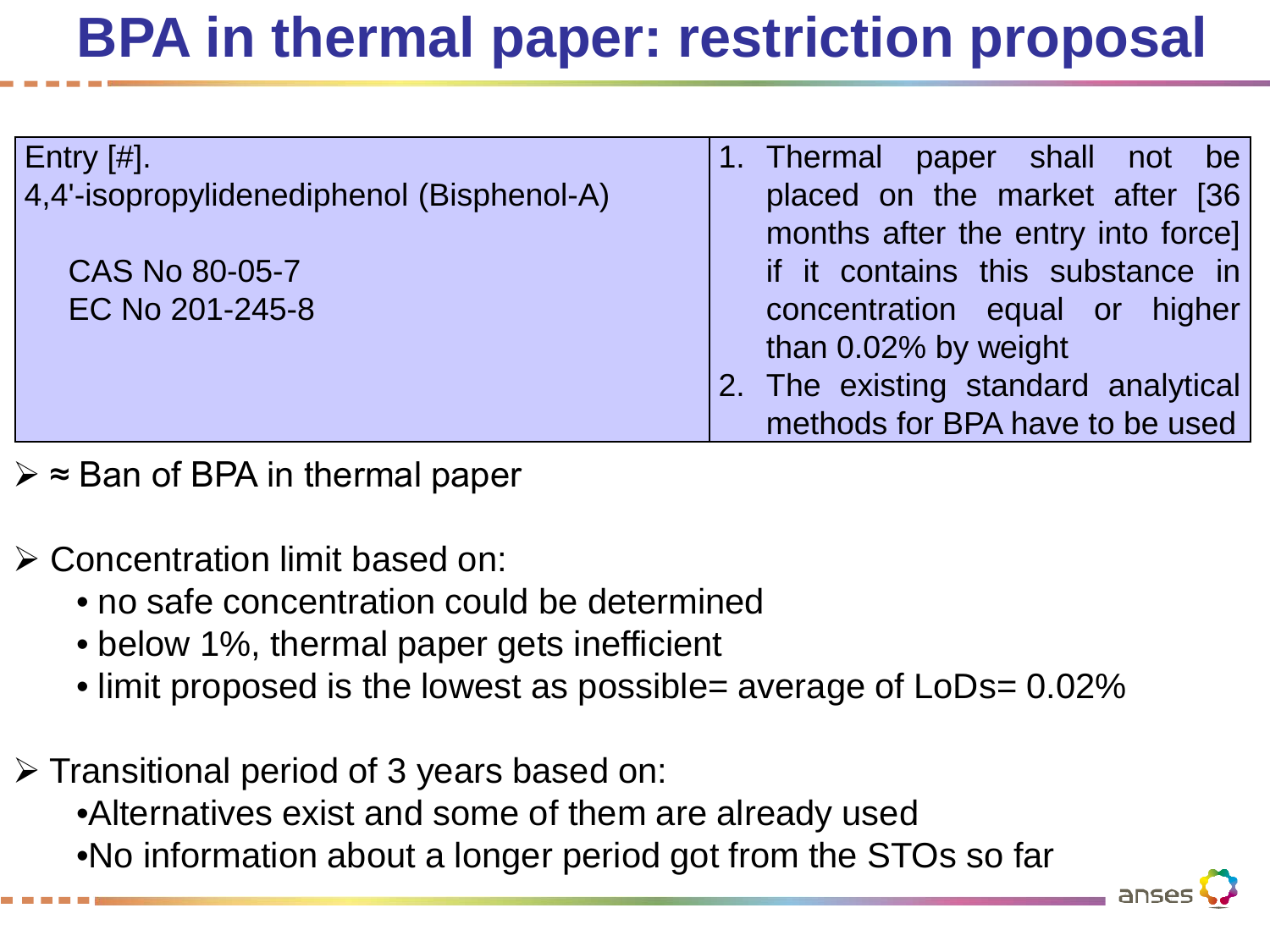### **BPA: Thermal receipts uses Occupationnal exposure – Pregnant women**



### **F (µg.cm-2.h-1) x D (h.j-1) x S (cm2) Pc (kg) DJE (µg.kg-1.j-1) =**

#### Dose interne (µg/kg<sub>PC</sub>/j)

| Minimum         | 0,01 |
|-----------------|------|
| P5              | 0,05 |
| P25             | 0,11 |
| P <sub>50</sub> | 0,20 |
| P75             | 0,29 |
| P90             | 0,38 |
| P95             | 0,43 |
| Maximum         | 0,71 |
| Moyenne         | 0,21 |
|                 |      |

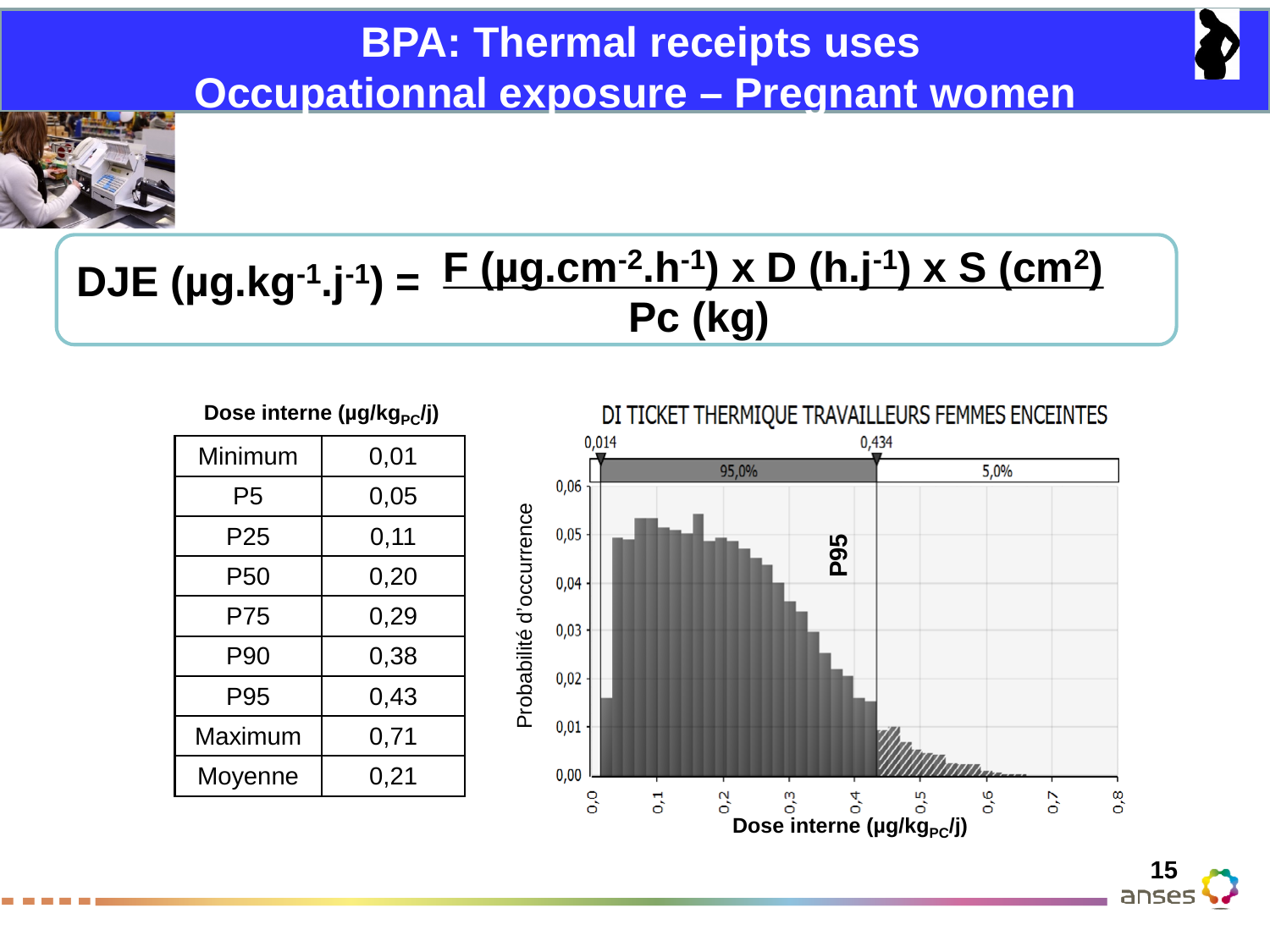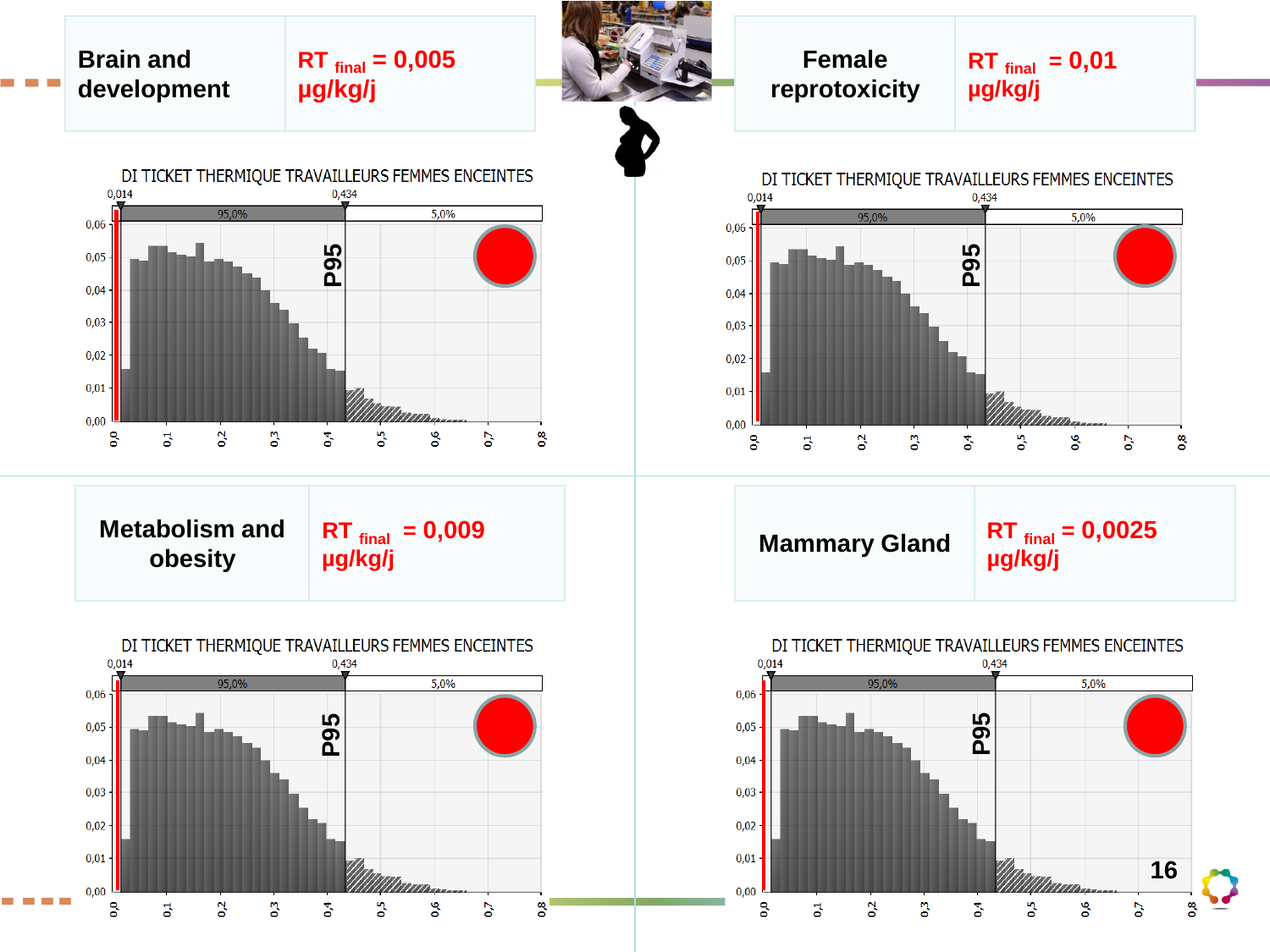## **BPA in thermal paper: Forseen regulation**

- $\triangleright$  The restriction is implementable, enforceable manageable and monitorable – *SEAC agrees*
- But for SEAC, the proposed restriction is considered unlikely to be proportionate. *However there may be favourable distributional and affordability considerations*
- $\triangleright$  Now it is up to the EC to decide on the risk management measure:

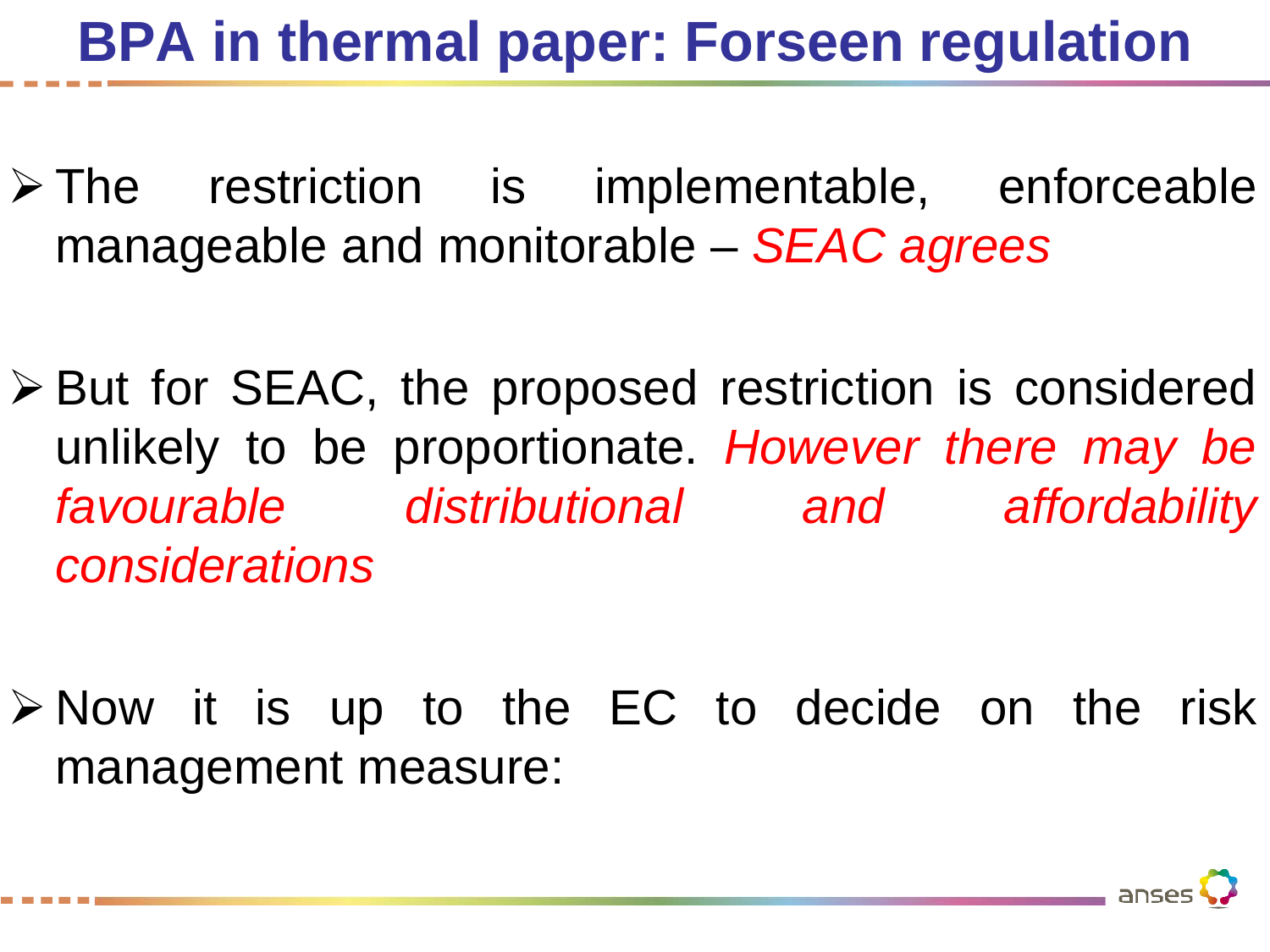



## **Risk Assessment for workers linked to nail products**

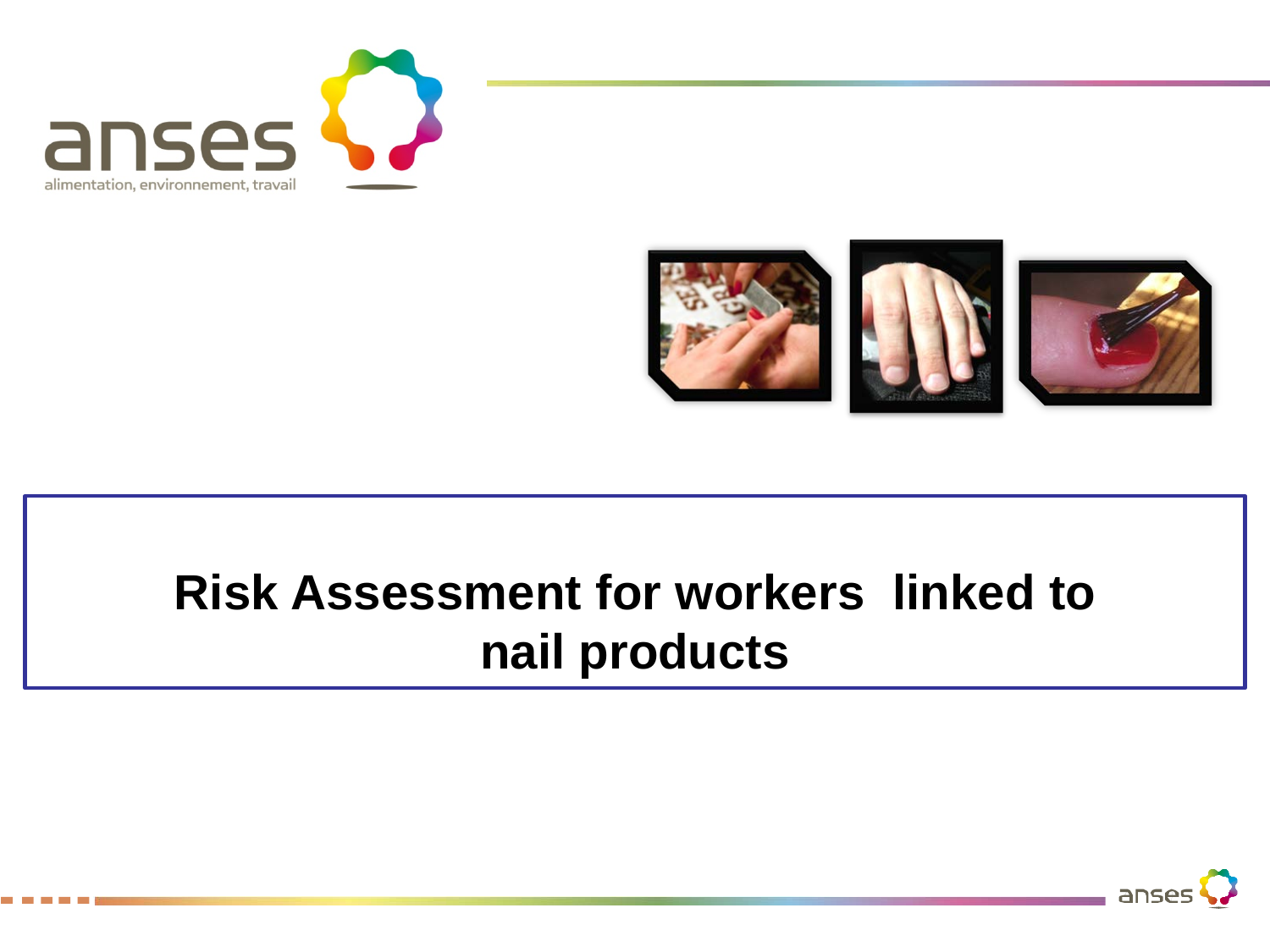# **Context and scope**

 **Request from the French National Agency for Medicines and Health Products Safety (ANSM) dated from 2014 May 23th**

#### **Context**

Assessment made by ANSM concerning health risk to consumers linked to toluene in cosmetic products and more particularly in varnishes

**identification of Reprotoxic properties of Toluene**

**What about the workers who handle varnishes or other products linked to nails?**

**Request**

**ANSM request an expert assessment on the risks for workers linked to products used in nails activities in aesthetic sector**

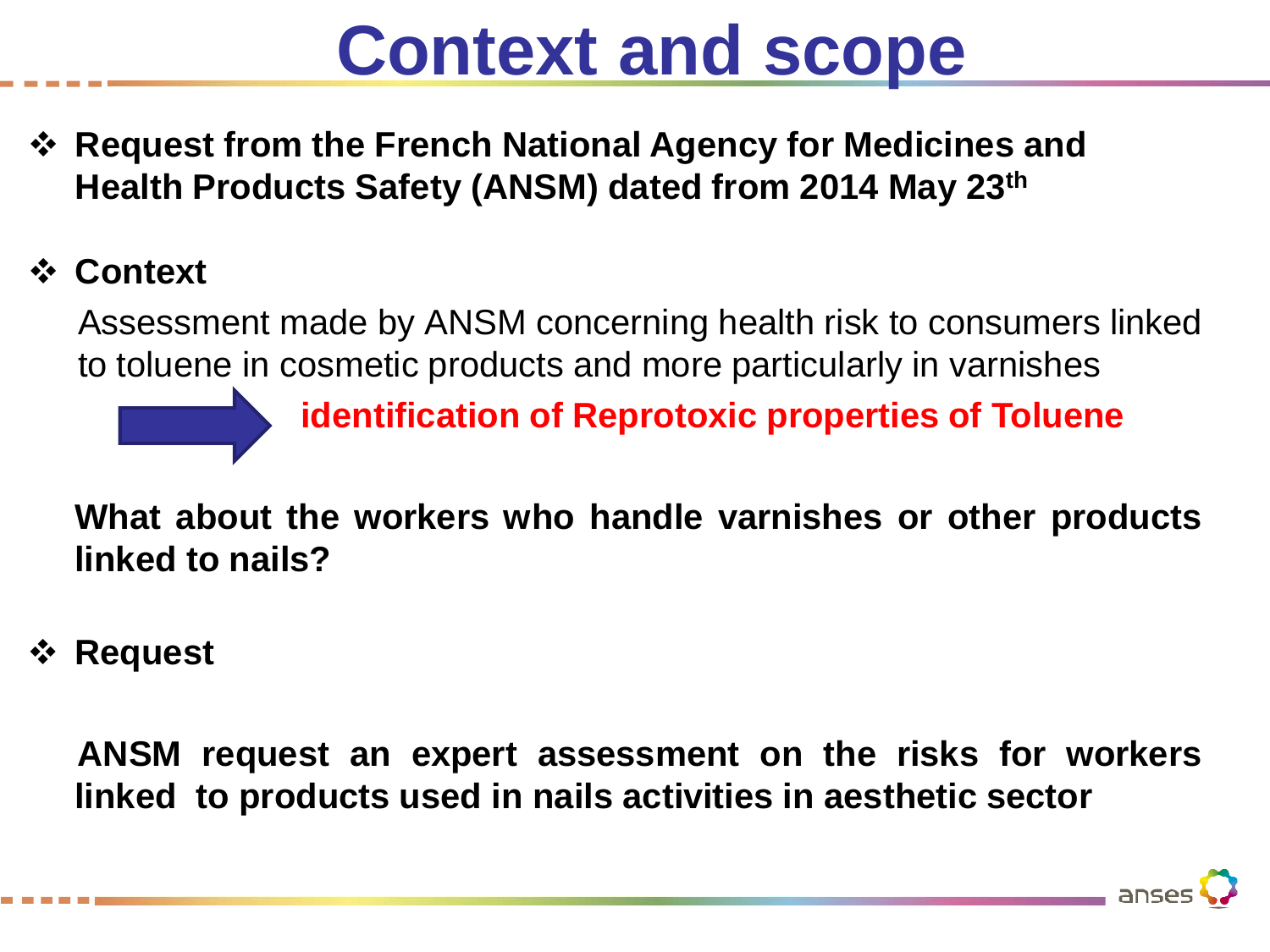# **Ongoing work**

- ❖ Bibliographic review on nail care occupation, nail care techniques and occupational diseases
- ❖ Interviews of stakeholders of the aesthetic sector
- Extraction of databases to collect information on:
	- Occupational diseases RNV3P/ REVIDAL
	- Occupational exposure to chemicals in workers area COLCHIC
	- Composition of products BNPC
- ❖ Ongoing study with INRS laboratory and the Occupational Health Department of Lille to screen VOCs and measure dust in the air of nail salons
- ❖ Prioritization of chemicals for regulation based on hazard classification, toxicological values and exposure data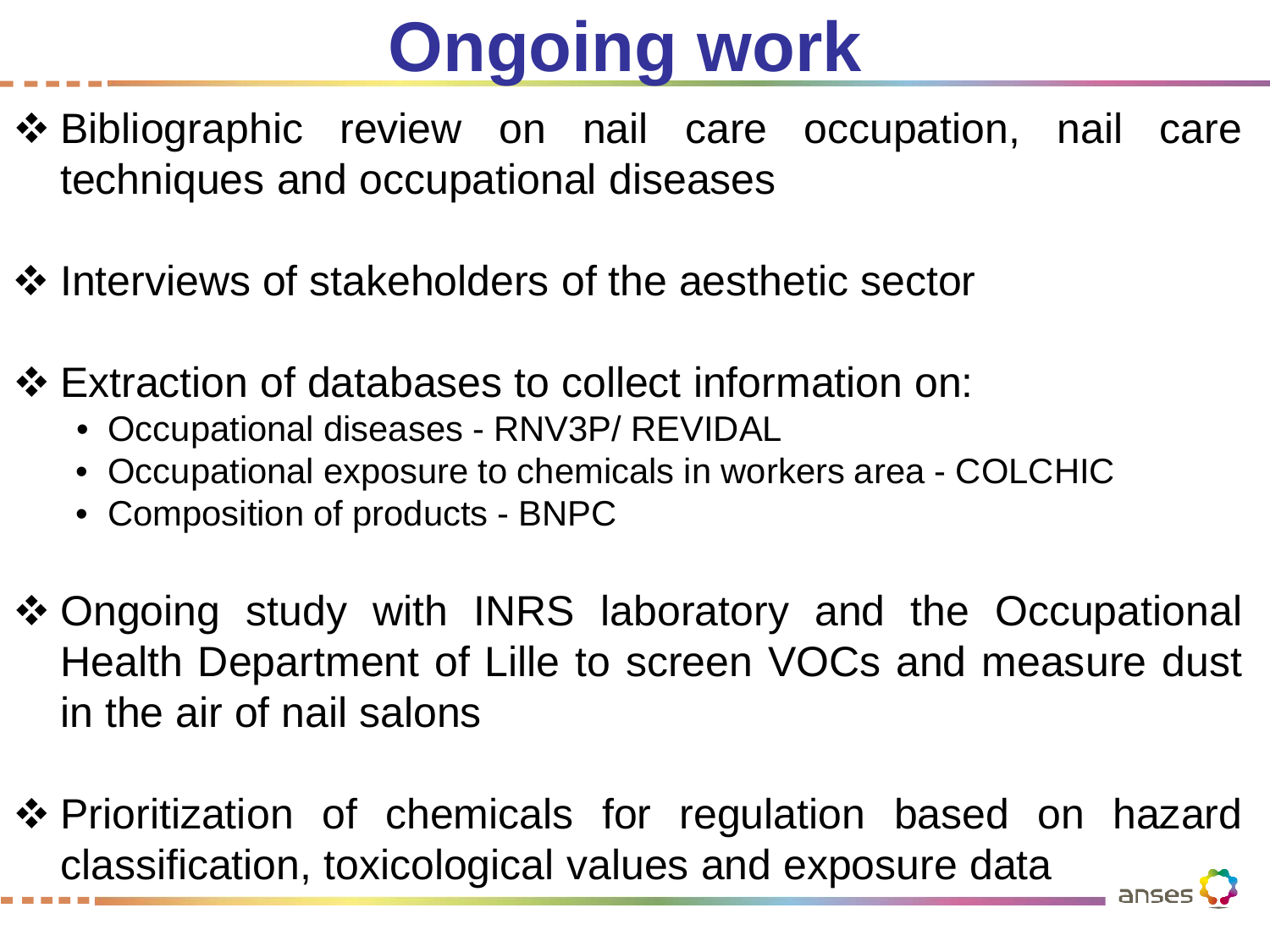